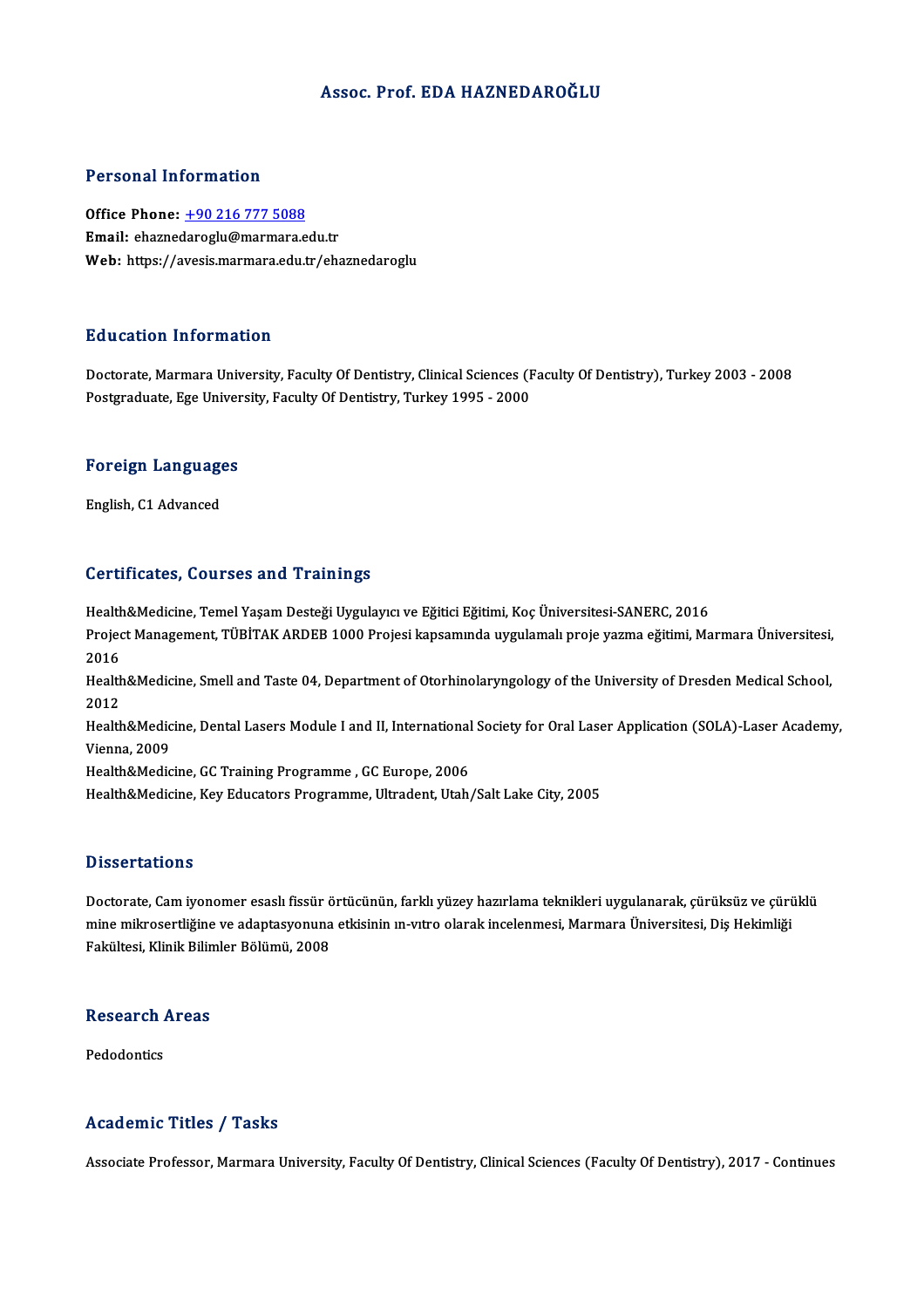#### Courses

Pedodonti II, Undergraduate, 2019 - 2020 ÇocukDişHekimliğindeBeslenme veÇürükİlişkisi,Doctorate,2018 -2019 Erken çocukluk çağı çürüklerinde tedavi stratejileri, Doctorate, 2018 - 2019 Çocuk Diş Hekimliğinde Beslenme ve Çürük İlişkisi, Doctorate, 2018 - 2019<br>Erken çocukluk çağı çürüklerinde tedavi stratejileri, Doctorate, 2018 - 2019<br>Erken Çocukluk çağı çürüklerinde koruyucu yaklaşımlar, Doctorate, 2018 Erken çocukluk çağı çürüklerinde tedavi<br>Erken Çocukluk çağı çürüklerinde koruyı<br>Pedodonti, Undergraduate, 2017 - 2018<br>Dayranıs Bilimleri, Undergraduate, 2009 Erken Çocukluk çağı çürüklerinde koruyucu yakl<br>Pedodonti, Undergraduate, 2017 - 2018<br>Davranış Bilimleri, Undergraduate, 2009 - 2010<br>Dostorate 2010 - 2011 Pedodonti, Undergraduate, 2017 - 2018<br>Davranış Bilimleri, Undergraduate, 2009 - 2010<br>Doctorate, 2010 - 2011

#### Advising Theses

Advising Theses<br>Haznedaroğlu E., Süt dişlenme döneminin karakteristik oklüzyon özelliklerinin incelenmesi, Dental Specialty,<br>RAKSAN(Student), 2020 114 v 1511 5-116565<br>Haznedaroğlu E., Süt dişle<br>B.AKSAN(Student), 2020

## B.AKSAN(Student), 2020<br>Jury Memberships

DoctoralExamination,DoctoralExamination,MarmaraÜniversitesi, June,2019 Academic Staff Examination, Academic Staff Examination, Marmara Üniversitesi, July, 2018 Appointment Academic Staff, Appointment Academic Staff, Biruni Üniversitesi, March, 2018

# Appointment Academic Starl, Appointment Academic Starl, Biruni Universitesi, March, 2018<br>Articles Published in Journals That Entered SCI, SSCI and AHCI Indexes

- Tricles Published in Journals That Entered SCI, SSCI and AHCI Indexes<br>I. Children's drawing as a measurement of dental anxiety in paediatric dentistry<br>Cuner Opur S. Tongue Altin K. Demetrul Yurteeven B. HAZNEDARQČLUE, SAND I. Children's drawing as a measurement of dental anxiety in paediatric dentistry<br>Guner Onur S., Tonguc Altin K., Demetgul Yurtseven B., HAZNEDAROĞLU E., SANDALLI N. INTERNATIONAL JOURNALOF PAEDIATRICDENTISTRY,vol.30,no.6,pp.666-675,2020 (Journal Indexed inSCI)
- II. Evaluating Different Levels of Naturally Occurring Fluoride in Water INTERNATIONAL JOURNAL OF PAEDIATRIC DENTISTRY, vol.30, no.6, pp.666-675, 2020 (Journal Indexed in<br>Evaluating Different Levels of Naturally Occurring Fluoride in Water<br>HAZNEDAROĞLU E., GÜNER ONUR Ş., SEZGİN B. I. , OKUTAN A Evaluating Different Levels of Naturally Occurring Fluorid<br>HAZNEDAROĞLU E., GÜNER ONUR Ş., SEZGİN B. I. , OKUTAN A. E. ,<br>Journal Of Dental Research, vol.97, 2018 (Journal Indexed in SCI)<br>Ture fold avesse of fluoride in the HAZNEDAROĞLU E., GÜNER ONUR Ş., SEZGİN B. I. , OKUTAN A. E. , KALAOĞLU E. E. , YAZICI B., MENTEŞ A. R.<br>Journal Of Dental Research, vol.97, 2018 (Journal Indexed in SCI)<br>III. Two-fold excess of fluoride in the drinking wate
- Journal Of<br><mark>Two-fold</mark><br>fluorosis<br>Seggin B. J III. Two-fold excess of fluoride in the drinking water has no obvious health effects other than dental fluorosis<br>fluorosis<br>Sezgin B. I. , ONUR Ș. G. , Mentes A., Okutan A. E. , HAZNEDAROĞLU E., Vieira A. R.

fluorosis<br>Sezgin B. I. , ONUR Ş. G. , Mentes A., Okutan A. E. , HAZNEDAROĞLU E., Vieira A. R.<br>JOURNAL OF TRACE ELEMENTS IN MEDICINE AND BIOLOGY, vol.50, pp.216-222, 2018 (Journal Indexed in SCI)<br>Findings an Dantal and Dist Sezgin B. I., ONUR Ș. G., Mentes A., Okutan A. E., HAZNEDAROĞLU E., Vieira A. R.<br>JOURNAL OF TRACE ELEMENTS IN MEDICINE AND BIOLOGY, vol.50, pp.216-222, 2<br>IV. Findings on Dental and Dietary Habits of School-Aged Amateur Ath

- FINDENAL OF TRACE ELEMENTS IN MEDICINE AN<br>Findings on Dental and Dietary Habits of S.<br>EREN GİRAY F., HAZNEDAROĞLU E., AKYÜZ S. H.<br>STERENG POSSARA 2017 (Journal Indoved in SCI Ev Findings on Dental and Dietary Habits of School-A<sub>l</sub><br>EREN GİRAY F., HAZNEDAROĞLU E., AKYÜZ S. H.<br>caries research, 2017 (Journal Indexed in SCI Expanded)<br>Caries Assessment Spestrum and Treatment Index EREN GİRAY F., HAZNEDAROĞLU E., AKYÜZ S. H.<br>caries research, 2017 (Journal Indexed in SCI Expanded)<br>V. Caries Assessment Spectrum and Treatment Index in a Group of Turkish Children: A Pilot Study<br>KANPEROĞLU E. HAZNEDAROĞLU
- caries research, 2017 (Journal Indexed in SCI Exp<br>Caries Assessment Spectrum and Treatment<br>KANBEROĞLU E., HAZNEDAROĞLU E., KARGÜL B.<br>Caries Bessarsh val 51 pp 376-2017 (Journal Ind Caries Assessment Spectrum and Treatment Index in a CAR<br>RANBEROĞLU E., HAZNEDAROĞLU E., KARGÜL B.<br>Caries Research, vol.51, pp.376, 2017 (Journal Indexed in SCI)<br>Prevelence of Dental Caries and Elvenceis in Twe Toury KANBEROĞLU E., HAZNEDAROĞLU E., KARGÜL B.<br>Caries Research, vol.51, pp.376, 2017 (Journal Indexed in SCI)<br>VI. Prevalence of Dental Caries and Fluorosis in TwoTowns of Edirne, Turkey<br>CÜNER S. HAZNEDAROĞLU E. BATIN U CIT S. Q
- Caries Research, vol.51, pp.376, 2017 (Journal Indexed in SCI)<br>Prevalence of Dental Caries and Fluorosis in TwoTowns of Edirne,<br>GÜNER Ş., HAZNEDAROĞLU E., BATIN ILGIT S., OKUTAN A. E. , MENTEŞ A. R.<br>Caries Bessarsh val 51, Prevalence of Dental Caries and Fluorosis in TwoTowns<br>GÜNER Ş., HAZNEDAROĞLU E., BATIN ILGIT S., OKUTAN A. E. , N<br>Caries Research, vol.51, pp.349, 2017 (Journal Indexed in SCI)<br>Pental Elusaresis and Catalase Immuneresetivi GÜNER Ș., HAZNEDAROĞLU E., BATIN ILGIT S., OKUTAN A. E. , MENTEȘ A. R.<br>Caries Research, vol.51, pp.349, 2017 (Journal Indexed in SCI)<br>VII. Dental Fluorosis and Catalase Immunoreactivity of the Brain Tissues in Rats Exposed
- Caries Research, vol.51, pp.349, 2017 (Journal Indexed in SCI)<br>Dental Fluorosis and Catalase Immunoreactivity of the<br>Fluoride Pre- and Postnatally<br>Guner S., Uyar-Bozkurt S., HAZNEDAROĞLU E., Mentes A. Dental Fluorosis and Catalase Immunoreactivity o<br>Fluoride Pre- and Postnatally<br>Guner S., Uyar-Bozkurt S., HAZNEDAROĞLU E., Mentes A.<br>PIOLOGICAL TRAGE ELEMENT RESEARCH vol 174 no 1 Fluoride Pre- and Postnatally<br>Guner S., Uyar-Bozkurt S., HAZNEDAROĞLU E., Mentes A.<br>BIOLOGICAL TRACE ELEMENT RESEARCH, vol.174, no.1, pp.150-157, 2016 (Journal Indexed in SCI)<br>A 48 manth randomized controlled trial of cari Guner S., Uyar-Bozkurt S., HAZNEDAROĞLU E., Mentes A.<br>BIOLOGICAL TRACE ELEMENT RESEARCH, vol.174, no.1, pp.150-157, 2016 (Journal Indexed in SCI)<br>VIII. A 48-month randomized controlled trial of caries prevention effect
- BIOLOGICAL TRACE ELEMENT RESEARCH,<br>A 48-month randomized controlled tr<br>ionomer sealant versus resin sealant<br>HAZNEDAROČLU E. Cuner S. Duman C. M A 48-month randomized controlled trial of candomized controlled trial of candomized controlled trial of candomized the search  $\frac{1}{25}$  and  $\frac{1}{25}$  and  $\frac{1}{25}$  and  $\frac{1}{25}$  and  $\frac{1}{25}$  and  $\frac{1}{25}$  and  $\frac{1}{$ ionomer sealant versus resin sealant<br>HAZNEDAROĞLU E., Guner S., Duman C., Mentes A.<br>DENTAL MATERIALS JOURNAL, vol.35, no.3, pp.532-538, 2016 (Journal Indexed in SCI)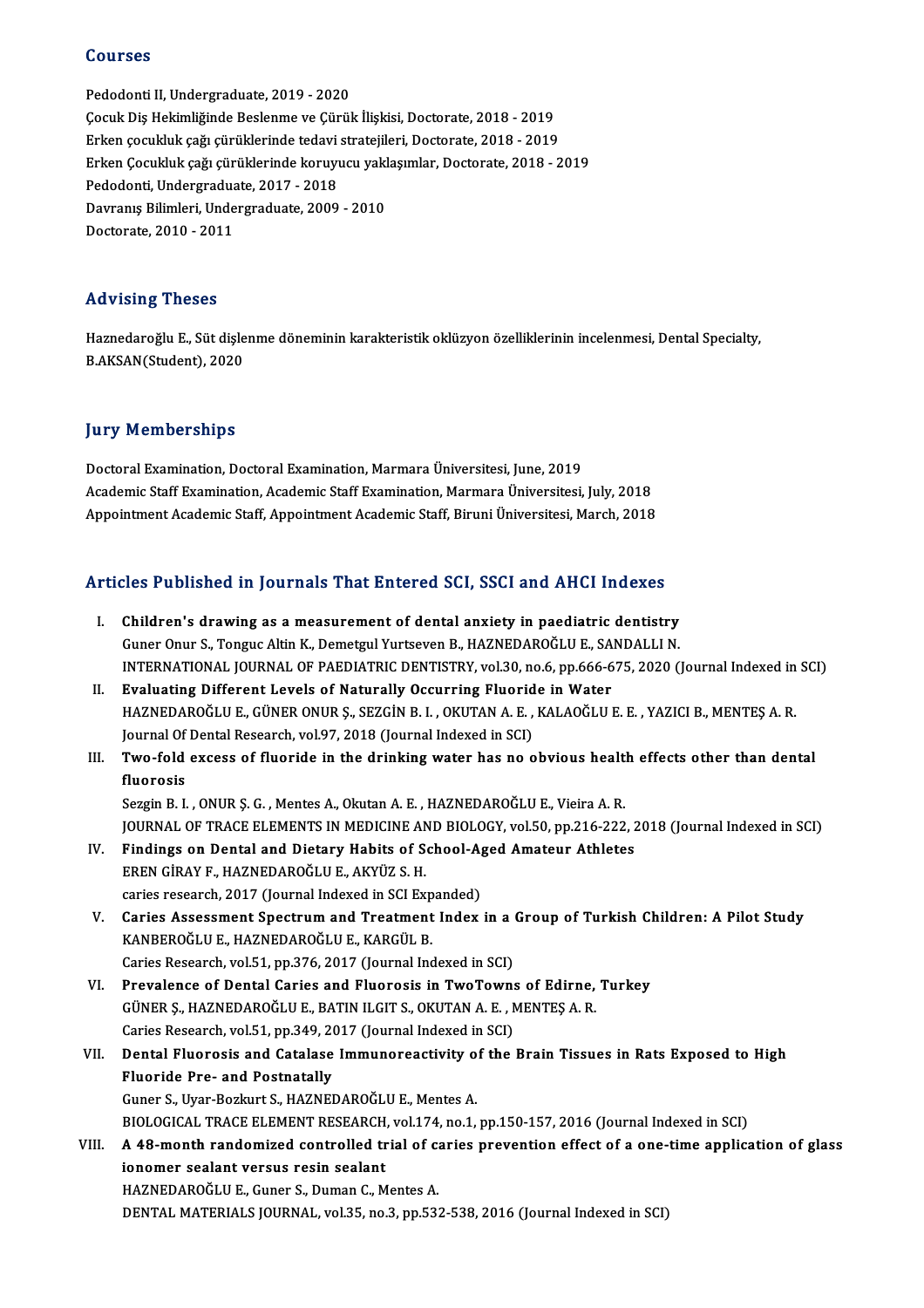IX. The Internet versus pediatricians as a source of infant teething information for parents in Turkey The Internet versus pediati<br>HAZNEDAROĞLU E., Mentes A.<br>CLINICS vel 71 no 8 np 420 4 The Internet versus pediatricians as a source of infant te<br>HAZNEDAROĞLU E., Mentes A.<br>CLINICS, vol.71, no.8, pp.430-434, 2016 (Journal Indexed in SCI)

- HAZNEDAROĞLU E., Mentes A.<br>CLINICS, vol.71, no.8, pp.430-434, 2016 (Journal Indexed in SCI)<br>X. 62nd ORCA Congress July 1 4 2015 Brussels Belgium Abstracts<br>HAZNEDAROĞLU E. elturdağa, KALYONCU LÖ, MENTES A. B., AV P. CLINICS, vol.71, no.8, pp.430-434, 2016 (Journal Indexed in SCI)<br>62nd ORCA Congress July 1 4 2015 Brussels Belgium Abstract<br>HAZNEDAROĞLU E., altundağ a., KALYONCU I.Ö. , MENTEŞ A. R. , AY P.<br>Caries Besearsh vol.49, np.297, 62nd ORCA Congress July 1 4 2015 Brussels Belgium Abstra<br>HAZNEDAROĞLU E., altundağ a., KALYONCU I. Ö. , MENTEŞ A. R. , AY<br>Caries Research, vol.49, pp.297-369, 2015 (Journal Indexed in SCI)<br>Association of Sweet Teste Besent
- HAZNEDAROĞLU E., altundağ a., KALYONCU I. Ö. , MENTEŞ A. R. , AY P.<br>Caries Research, vol.49, pp.297-369, 2015 (Journal Indexed in SCI)<br>XI. Association of Sweet Taste Receptor Gene Polymorphisms with Dental Caries Experienc Caries Res<br>Associatie<br>Children<br>HAZNEDA Association of Sweet Taste Receptor Gene Polymorphisms with Dental Caries Experience in School<br>Children<br>HAZNEDAROĞLU E., Koldemir-Gunduz M., Bakir-Coskun N., Bozkus H. M. , Cagatay P., Susleyici-Duman B., Mentes A.<br>CARIES

Children<br>HAZNEDAROĞLU E., Koldemir-Gunduz M., Bakir-Coskun N., Bozkus H. M. , Ca<br>CARIES RESEARCH, vol.49, no.3, pp.275-281, 2015 (Journal Indexed in SCI)<br>Misrobardness, evoluation of enemal adiaeent to an imnroyed CIC c HAZNEDAROĞLU E., Koldemir-Gunduz M., Bakir-Coskun N., Bozkus H. M. , Cagatay P., Susleyici-Duman B., Mentes A<br>CARIES RESEARCH, vol.49, no.3, pp.275-281, 2015 (Journal Indexed in SCI)<br>XII. Microhardness evaluation of enamel

CARIES RESEARCH, vol.49<br>Microhardness evaluat<br>treatment procedures<br>HAZNEDAROČLU E\_SÖZL Microhardness evaluation of enamel adj<br>treatment procedures<br>HAZNEDAROĞLU E., SÖZKES S., MENTEŞ A. R.<br>Eur LBoodistr Dent vol 15. np 207,400,2014

treatment procedures<br>HAZNEDAROĞLU E., SÖZKES S., MENTEŞ A. R.<br>Eur J Paediatr Dent, vol.15, pp.397-400, 2014 (Journal Indexed in SCI Expanded)

### Articles Published in Other Journals

ITT THE PUBLISHED AN OTHET JOUT ALS<br>I. EDİRNE'NİN İÇME SUYU FLUOR ORANI FARKLI 3 İLÇESİNDE DENTAL FLUOROZIS VE DIŞ ÇÜRÜĞÜ<br>REKALANSININ DEĞERI ENDIRLI MESİ PREVALANSININ DEĞERLENDİRILMESI<br>PREVALANSININ DEĞERLENDİRİLMESİ<br>CÜNEP ONUB S. Seggin B. L. TOKATLI C. HA EDİRNE'NİN İÇME SUYU FLUOR ORANI FARKLI 3 İLÇESİNDE DENTAL FLUOROZİS VE DİŞ ÇÜRÜĞÜ<br>PREVALANSININ DEĞERLENDİRİLMESİ<br>GÜNER ONUR Ş., Sezgin B. I. , TOKATLI C., HAZNEDAROĞLU E., Okutan A. E. , İldeş G. Ç. , KALAOĞLU E. E. , YA PREVALANSININ DEĞERLENDİRİLMESİ<br>GÜNER ONUR Ş., Sezgin B. I. , TOKATLI C., HA<br>MENTEŞ A. R. GÜNER ONUR Ş., Sezgin B. I. , TOKATLI C., HAZNEDAROĞLU E., Okutan A. E. , İldeş G. Ç. , KALAOĞLU E. E. , YAZICI B.,<br>MENTEŞ A. R.<br>Yeditepe Üniversitesi Diş Hekimliği Fakültesi Dergisi, vol.15, pp.219-223, 2019 (Other Refere

Yeditepe Üniversitesi Diş Hekimliği Fakültesi Dergisi, vol.15, pp.219-223, 2019 (Other Refereed National Journals)

II. Prevalence of dental fluorosis and dental caries in 3 districts of Edirne with different water fluoride levels Prevalence of dental fluorosis and dental caries in 3 districts of Edirne with different water fluoride<br>levels<br>GÜNER ONUR Ş., SEZGİN B. I. , TOKATLI C., HAZNEDAROĞLU E., OKUTAN A. E. , İldeş G., KALAOĞLU E. E. , YAZICI B.,

<mark>levels</mark><br>GÜNER ONUR<br>MENTEŞ A. R.<br><sup>Voditono</sup> Pont GÜNER ONUR Ș., SEZGİN B. I. , TOKATLI C., HAZNEDAROĞLU E., OKUTAN A. E. , İldeş G., KAL*l*<br>MENTEŞ A. R.<br>Yeditepe Dental Journal, vol.15, no.2, pp.219-223, 2019 (Other Refereed National Journals)<br>Dental treatments under sen

I I. MENTES A. R.<br>Yeditepe Dental Journal, vol.15, no.2, pp.219-223, 2019 (Other Refereed National Journals)<br>III. Dental treatments under general anaesthesia and sedation among pediatric patients: 1 year records. Yeditepe Dental Journal, vol.15, no.2, pp.219-223, 2019 (Other Refereed National Journals)<br>Dental treatments under general anaesthesia and sedation among pediatric patients: 1 year recore<br>DURHAN M. A. , BERKEL EROL G., KAL Dental treatments under general anaest<br>DURHAN M. A., BERKEL EROL G., KALYONCU<br>MENTEŞ A. R., PEKER M. S., KARGÜL B., et al.<br>iournal of disability and anal boalth, val 19, 20 DURHAN M. A. , BERKEL EROL G., KALYONCU I. Ö. , HAZNEDAROĞLU E., ÖZSALİH S., ÖZÇEL<br>MENTEŞ A. R. , PEKER M. S. , KARGÜL B., et al.<br>journal of disability and oral health, vol.19, 2018 (Refereed Journals of Other Institutions MENTEŞ A. R. , PEKER M. S. , KARGÜL B., et al.<br>journal of disability and oral health, vol.19, 2018 (Refereed Journals of Other Institutions)<br>IV. Okul Çağındaki Amatör Sporcularda Beslenme Alışkanlıkları ve Erozyon İliş

- ERENGİRAYF.,HAZNEDAROĞLUE.,GARANA.,AKYÜZ S.H. Okul Çağındaki Amatör Sporcularda Beslenme Alışkanlıkları ve Erozyon İlişkisi<br>EREN GİRAY F., HAZNEDAROĞLU E., GARAN A., AKYÜZ S. H.<br>Atatürk Üniversitesi Diş Hekimliği Fakültesi Dergisi, vol.28, pp.317-325, 2018 (Other Refe EREN GİRAY F., HAZNEDAROĞLU E., GARAN A., AKYÜZ S. H.<br>Atatürk Üniversitesi Diş Hekimliği Fakültesi Dergisi, vol.28, pp.317-325, 2018 (Other Refereed National Jour<br>V. OKUL ÇAĞINDAKİ AMATÖR SPORCULARDA BESLENME ALIŞKANLIKLAR
- Atatürk Üniversitesi Diş Hekimliği Fakültesi Dergisi, vol.28, p<br>OKUL ÇAĞINDAKİ AMATÖR SPORCULARDA BESLENM<br>EREN GİRAY F., HAZNEDAROĞLU E., GARAN A., AKYÜZ S. H.<br>Atatürk Üniversitesi Diş Hekimliği Fakültesi Dergisi, vol.2017 OKUL ÇAĞINDAKİ AMATÖR SPORCULARDA BESLENME ALIŞKANLIKLARI VE EROZYON İLİŞI<br>EREN GİRAY F., HAZNEDAROĞLU E., GARAN A., AKYÜZ S. H.<br>Atatürk Üniversitesi Diş Hekimliği Fakültesi Dergisi, vol.2017, 2017 (Other Refereed National EREN GİRAY F., HAZNEDAROĞLU E., GARAN A., AKYÜZ S. H.<br>Atatürk Üniversitesi Diş Hekimliği Fakültesi Dergisi, vol.2017, 2017 (Other Refe<br>VI. A Simplifed Method for Eruption of the Ectopic Molars A Case Report

Atatürk Üniversitesi Diş Hekimliği I<br>A Simplifed Method for Eruptic<br>HAZNEDAROĞLU E., MENTEŞ A. R.<br>Journal of Dental Applications vol A Simplifed Method for Eruption of the Ectopic Molars A Case Report<br>HAZNEDAROĞLU E., MENTEŞ A. R.<br>Journal of Dental Applications, vol.3, pp.312-314, 2016 (Refereed Journals of Other Institutions)<br>Die Hekimliği Öğrengilerin

HAZNEDAROĞLU E., MENTEŞ A. R.<br>Journal of Dental Applications, vol.3, pp.312-314, 2016 (Refereed Journals of Other Institutions)<br>VII. Diş Hekimliği Öğrencilerinin Klinik Eğitimi Öncesi ve Sonrası Dönemde Dental Kaygı Dü Journal of Dental Ap<br>Diş He<mark>kimliği Öğre</mark><br>Değerlendirilmesi<br>HAZNEDAROČLU E

HAZNEDAROĞLUE.,GÜNERŞ.,MENTEŞA.R.

Dicle Dişhekimliği Dergisi, vol.17, pp.56-60, 2016 (Other Refereed National Journals)

VIII. Association of Sweet Taste Sensitivity andCaries Experience with BMI and HedonicResponses Dicle Dişhekimliği Dergisi, vol.17, pp.56-60, 2016 (Other Refereed National Journals)<br>Association of Sweet Taste Sensitivity andCaries Experience with BMI and HedonicResponses<br>HAZNEDAROĞLU E., SÜSLEYİCİ DUMAN B., KOLDEMİR Association of Sweet<br>HAZNEDAROĞLU E., SÜ<br>GİRAY F., MENTEŞ A. R.<br>Cevin Jeurnal of Dental HAZNEDAROĞLU E., SÜSLEYİCİ DUMAN B., KOLDEMİR GÜNDÜZ M., ÇAĞATAY P., BAKIR N., BOZKUŞ<br>GİRAY F., MENTEŞ A. R.<br>Gavin Journal of Dental Sciences, no.2016, pp.8-14, 2016 (Refereed Journals of Other Institutions)<br>Association of

GİRAY F., MENTEŞ A. R.<br>Gavin Journal of Dental Sciences, no.2016, pp.8-14, 2016 (Refereed Journals of Other Institutions)<br>IX. Association of Sweet Taste Sensitivity and CariesExperience with BMI and Hedonic Responses<br>HAZNE IX. Association of Sweet Taste Sensitivity and CariesExperience with BMI and Hedonic Responses<br>HAZNEDAROĞLU E., SÜSLEYİCİ DUMAN B., KOLDEMİR GÜNDÜZ M., BAKIR N., ÇAĞATAY P., BOZKUŞ H. M. , EREN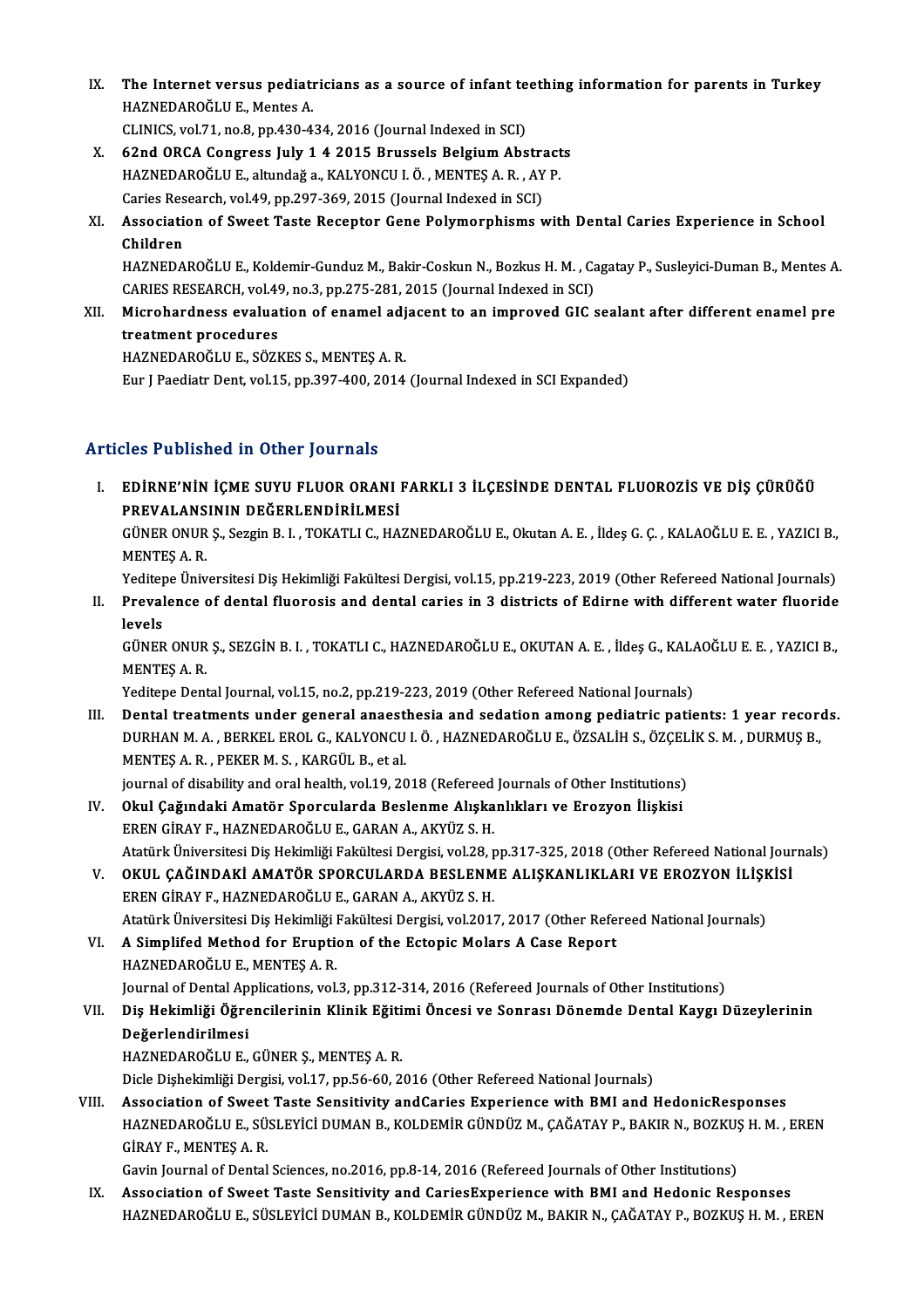GİRAYF.,MENTEŞA.R. ,ÇOĞULUD. GİRAY F., MENTEŞ A. R. , ÇOĞULU D.<br>Gavin Journal of Dental Sciences, vol.2016, pp.8-14, 2016 (Refereed Journals of Other Institutions)<br>A simplified Method for Enuntion of the Estenis melars a sess report GİRAY F., MENTEŞ A. R. , ÇOĞULU D.<br>Gavin Journal of Dental Sciences, vol.2016, pp.8-14, 2016 (Refereed Journals on<br>X. A simplified Method for Eruption of the Ectopic molars a case report<br>HAZNEDAROĞLU E. MENTES A. P. Gavin Journal of Dental Sciences, v<br>A simplified Method for Erupti<br>HAZNEDAROĞLU E., MENTEŞ A. R.<br>iournal of dental annlisations, val 3 A simplified Method for Eruption of the Ectopic molars a case report<br>HAZNEDAROĞLU E., MENTEŞ A. R.<br>journal of dental applications, vol.3, no.1, pp.312-314, 2016 (Refereed Journals of Other Institutions)<br>Natal and neonatal HAZNEDAROĞLU E., MENTEŞ A. R.<br>journal of dental applications, vol.3, no.1, pp.312-314<br>XI. Natal and neonatal teeth Report of four cases<br>HAZNEDAROĞLU E., MENTEŞ A. R. , DUMAN C. journal of dental applications, vol.3, no.1, pp.31<br>Natal and neonatal teeth Report of four<br>HAZNEDAROĞLU E., MENTEŞ A. R. , DUMAN C.<br>The Journal of Pare Diserders, vol.3, nn.16, 19. Natal and neonatal teeth Report of four cases<br>HAZNEDAROĞLU E., MENTEŞ A. R. , DUMAN C.<br>The Journal of Rare Disorders, vol.3, pp.16-19, 2015 (Refereed Journals of Other Institutions)<br>Cam Jyonomer Eseel: Eissür Örtücüler XII. Cam İyonomer Esaslı Fissür Örtücüler<br>HAZNEDAROĞLU E. The Journal of Rare<br>Cam İyonomer Es:<br>HAZNEDAROĞLU E.<br>Pontal Klinik Dorgis Cam İyonomer Esaslı Fissür Örtücüler<br>HAZNEDAROĞLU E.<br>Dental Klinik Dergisi, pp.22-25, 2015 (Other Refereed National Journals)<br>Natal and naanatal teath Benert of four gases The Journal of Ber XIII. Natal and neonatal teeth Report of four cases The Journal of Rare Disorders 2015 3 1 16 19<br>HAZNEDAROĞLU E., MENTES A. R., DUMAN C. Dental Klinik Dergisi, pp.22-25, 2015 (Other Re<br>Natal and neonatal teeth Report of four<br>HAZNEDAROĞLU E., MENTEŞ A. R. , DUMAN C.<br>The Journal of Bare Disordars vol.1, no.3, nn.1 Natal and neonatal teeth Report of four cases The Journal of Rare Disorders 2015 3 1 1<br>HAZNEDAROĞLU E., MENTEŞ A. R. , DUMAN C.<br>The Journal of Rare Disorders, vol.1, no.3, pp.16-19, 2015 (Refereed Journals of Other Institu HAZNEDAROĞLU E., MENTEŞ A. R. , DUMAN C.<br>The Journal of Rare Disorders, vol.1, no.3, pp.16-19, 2015 (Refereed Journals of Other Institutions)<br>XIV. Farklı dental materyallerde oluşan oral biyofilmin kazein fosfo peptid The Journal of Rare Disorders, vol.1, no.3, pp.16-19, 2015 (Refereed<br>Farklı dental materyallerde oluşan oral biyofilmin kazein fo<br>etkileşiminin taramalı elektron mikroskobunda incelenmesi<br>Ertvärel E. HAZNEDAROČLU E. Hazar Farklı dental materyallerde oluşan oral biyofilmin kaze<br>etkileşiminin taramalı elektron mikroskobunda incelen<br>Ertuğral F., HAZNEDAROĞLU E., Hazar Yoruç B., MENTEŞ A. R.<br>Yeditana Üniversitesi Dis Heltimliği Fekültesi Dergis etkileşiminin taramalı elektron mikroskobunda incelenmesi<br>Ertuğral F., HAZNEDAROĞLU E., Hazar Yoruç B., MENTEŞ A. R.<br>Yeditepe Üniversitesi Diş Hekimliği Fakültesi Dergisi, vol.2, pp.31-39, 2014 (Other Refereed National Jou Ertuğral F., HAZNEDAROĞLU E., Hazar Yoruç B., MENTEŞ A. R.<br>Yeditepe Üniversitesi Diş Hekimliği Fakültesi Dergisi, vol.2, pp.:<br>XV. **Natal ve Neonatal Dişler**<br>HAZNEDAROĞLU E. Yeditepe Üniversites<br><mark>Natal ve Neonatal</mark><br>HAZNEDAROĞLU E.<br>Pental Klinik Dergia Natal ve Neonatal Dişler<br>HAZNEDAROĞLU E.<br>Dental Klinik Dergisi, pp.48-50, 2014 (Other Refereed National Journals)<br>Clinical and Padiological Evaluation of Ter Haar Sundrame Case. XVI. Clinical and Radiological Evaluation of Ter Haar Syndrome Case Report of a Patient with Extreme<br>Longevity Dental Klini<br>Clinical an<br>Longevity<br>HAZNEDAR HAZNEDAROĞLUE.,TANBOĞAŞ. İ. ,SÖZKES S. The Journal of Rare Disorders, vol.2, pp.15-17, 2014 (Refereed Journals of Other Institutions) HAZNEDAROĞLU E., TANBOĞA Ş. İ. , SÖZKES S.<br>The Journal of Rare Disorders, vol.2, pp.15-17, 2014 (Refereed Journals of Other Institutions)<br>XVII. Farkli yüzey hazirlama teknikleri kullanarak uygulanan cam iyonomer esasli mikrosertliğine etkisinin ve mineyle bağlantisinin tarayicili elektron mikroskop altinda incelenmesi<br>HAZNEDAROĞLU E., MENTEŞ A. R. Farkli yüzey hazirlama teknikle<br>mikrosertliğine etkisinin ve mi<br>HAZNEDAROĞLU E., MENTEŞ A. R.<br>Atatürk Üniv Dis Hek, Fek, Ders va mikrosertliğine etkisinin ve mineyle bağlantisinin tarayicili elektron mikroskop alti:<br>HAZNEDAROĞLU E., MENTEŞ A. R.<br>Atatürk Üniv. Diş Hek. Fak. Derg, vol.21, pp.177-186, 2013 (Other Refereed National Journals)<br>The Blassme XVIII. The Placement of Glass Ionamer Surface Material on Permanent Molars of Special Olympics Athletes<br>DURMUS B., TANBOĞA S. İ., HAZNEDAROĞLU E., KALYONCU I. Ö., EREN GİRAY F. Atatürk Üniv. Diş Hek. Fak. Derg, vol.21, pp.177-186, 2013 (Other Refereed Nation<br>The Placement of Glass Ionamer Surface Material on Permanent Molars<br>DURMUŞ B., TANBOĞA Ş. İ. , HAZNEDAROĞLU E., KALYONCU I. Ö. , EREN GİRAY The Placement of Glass Ionamer Surface Material on Permanent Molars of Special (<br>DURMUŞ B., TANBOĞA Ş. İ. , HAZNEDAROĞLU E., KALYONCU I. Ö. , EREN GİRAY F.<br>JOURNAL OF ORAL HYGİENE & HEALTH, vol.1, 2013 (Refereed Journals o XIX. In vitro evaluation of microleakage under a glass ionomer surface protector cement after different enamel treatment procedures **JOURNAL OF ORAL HYGIENE & HE<br>In vitro evaluation of microles<br>enamel treatment procedures<br>HAZNEDAPOČLUE MENTES A P** HAZNEDAROĞLUE.,MENTEŞA.R. ,TANBOĞAŞ. İ. enamel treatment procedures<br>HAZNEDAROĞLU E., MENTEŞ A. R. , TANBOĞA Ş. İ.<br>Oral Health Dent Manag., vol.11, pp.16-22, 2012 (Refereed Journals of Other Institutions)<br>Sistemik Eluonid Nedin Ne Dežildin Eluonid Metabelizmesı v HAZNEDAROĞLU E., MENTEŞ A. R. , TANBOĞA Ş. İ.<br>Oral Health Dent Manag., vol.11, pp.16-22, 2012 (Refereed Journals of Other Instit<br>XX. Sistemik Fluorid Nedir Ne Değildir Fluorid Metabolizması ve Toksisitesi<br>HAZNEDAROĞLU E Oral Health Dent Ma<br>Sistemik Fluorid M<br>HAZNEDAROĞLU E.<br>Dis Hekimliği Dengis Sistemik Fluorid Nedir Ne Değildir Fluorid Metabolizması ve T<br>HAZNEDAROĞLU E.<br>Diş Hekimliği Dergisi, pp.36-38, 2009 (National Non-Refereed Journal)<br>The Use Of Class Jonomer Surface Pretestion Material CC Euii ) HAZNEDAROĞLU E.<br>Diş Hekimliği Dergisi, pp.36-38, 2009 (National Non-Refereed Journal)<br>XXI. The Use Of Glass Ionomer Surface Protection Material GC Fuji VII on Permanent Teeth of Special<br>Olympics Athletes Diş Hekimliği Dergisi, pp.36-38, 2009 (National Non-Refereed Journal)<br>The Use Of Glass Ionomer Surface Protection Material GC Fuji VII on Permanent Teet<br>Olympics Athletes<br>TANBOĞA S. İ. , MENTES A. R. , EREN GİRAY F., KALYO The Use Of Glass Ionomer Surface Protection Material GC Fuji VII on Permanent Teet<br>Olympics Athletes<br>TANBOĞA Ş. İ. , MENTEŞ A. R. , EREN GİRAY F., KALYONCU I. Ö. , HAZNEDAROĞLU E., DURMUŞ B.<br>JOUPMAL OF DISARILITY AND ORAL Olympics Athletes<br>TANBOĞA Ş. İ. , MENTEŞ A. R. , EREN GİRAY F., KALYONCU I. Ö. , HAZNEDAROĞLU E., DURMUŞ B.<br>JOURNAL OF DISABILITY AND ORAL HEALTH, vol.7, pp.99, 2006 (Refereed Journals of Other Institutions)<br>Fnerij ve sper XXII. Enerji ve spor içecekleri Diş hekimliği açısından önemi<br>AKYÜZ S. H., GARAN A., HAZNEDAROĞLU E., EREN GİRAY F. JOURNAL OF DISABILITY AND ORAL HEALTH, vol.7, pp.99, 2<br>Enerji ve spor içecekleri Diş hekimliği açısından öner<br>AKYÜZ S. H. , GARAN A., HAZNEDAROĞLU E., EREN GİRAY F.<br>Diskeltimliğinde Klinik Dergisi vol.18, pp.22, 22, 2005 ( Dişhekimliğinde Klinik Dergisi, vol.18, pp.22-27, 2005 (Other Refereed National Journals)

#### Refereed Congress / Symposium Publications in Proceedings

I. Assessment of Caries Status According to CASTIndex in Children Living in a High Fluoride Area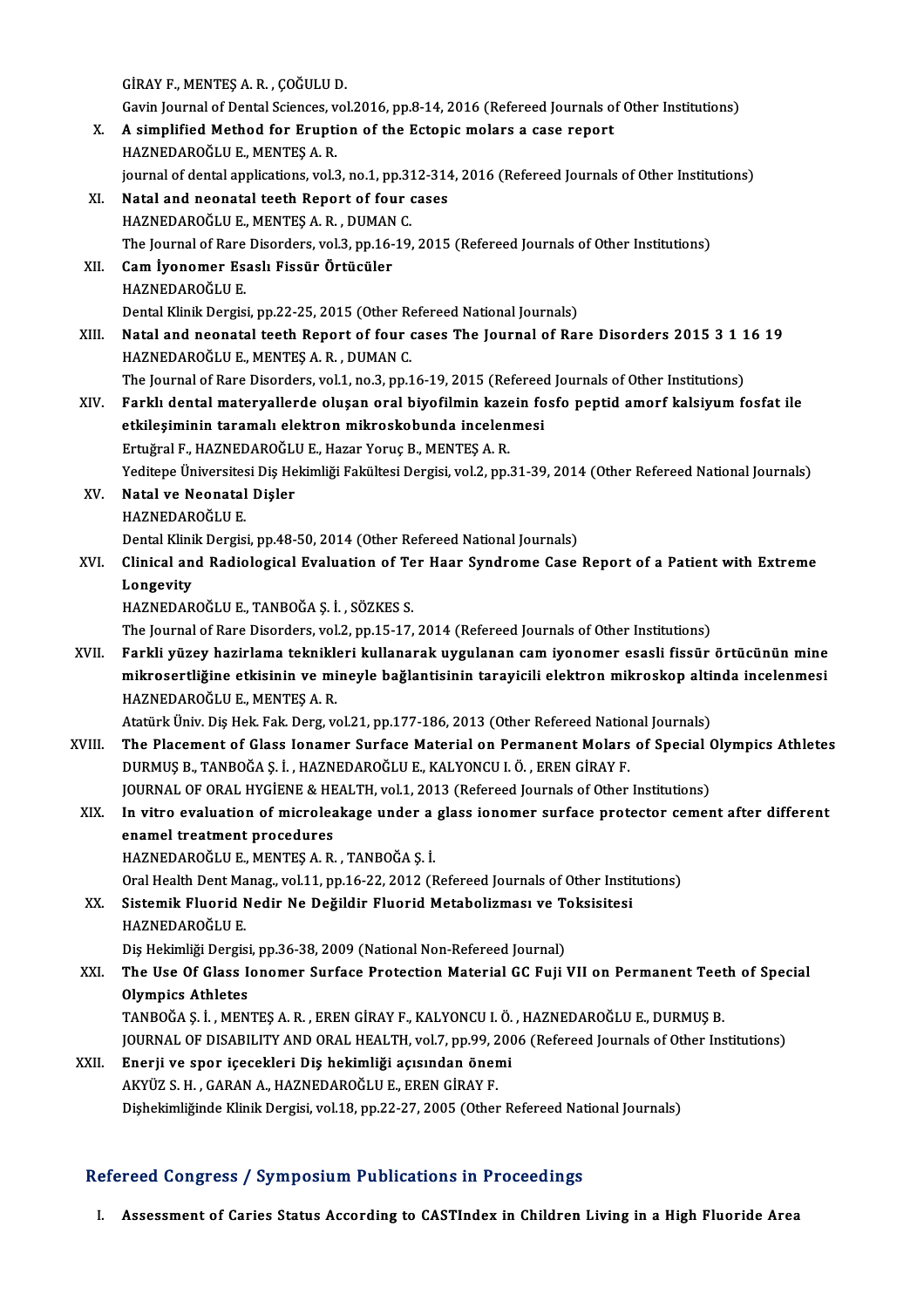HAZNEDAROĞLU E., GÜNER ONUR Ş., SEZGİN B., OKUTAN A. E. , İldeş G., MENTEŞ A. R.<br>SEth ORCA Congress Conenhagen, Denmark 4., 97 July 2018, vel 52, nn 468,547. HAZNEDAROĞLU E., GÜNER ONUR Ş., SEZGİN B., OKUTAN A. E. , İldeş G., MENTEŞ .<br>65th ORCA Congress Copenhagen, Denmark, 4 - 07 July 2018, vol.52, pp.468-547<br>Robabilitation of a Child with Amelegenesialmnarfesta: A Case Benert 65th ORCA Congress Copenhagen, Denmark, 4 - 07 July 2018, vol.52, pp.468-547

- II. Rehabilitation of a Child with AmelogenesisImperfecta: A Case Report AKSAN B., HAZNEDAROĞLU E., MENTES A. R. TDB 24. Uluslararası Diş Hekimliği Birliği Kongresi, 27 - 30 September 2018
- III. Dental treatments under general anesthesia and sedation among pediatric patients: 1 year records TDB 24. Uluslararası Diş Hekimliği Birliği Kongresi, 27 - 30 September 2018<br>Dental treatments under general anesthesia and sedation among pediatric patients: 1 year record<br>AKYÜZ S. H. , BERKEL EROL G., EREN GİRAY F., KALYO Dental treatments under general anes<br>AKYÜZ S. H. , BERKEL EROL G., EREN GİRA<br>DURHAN M. A. , MENTEŞ A. R. , KARGÜL B.<br>24th International Association for Disabilit AKYÜZ S. H. , BERKEL EROL G., EREN GİRAY F., KALYONCU I. Ö. , HAZNEDAROĞLU E., PEKER M. S. , DURI<br>DURHAN M. A. , MENTEŞ A. R. , KARGÜL B.<br>24th International Association for Disability and Oral Health Congress, 31 August - DURHAN M. A. , MENTES A. R. , KARGÜL B.<br>24th International Association for Disability and Oral Health Congress, 31 August - 02 September 2018<br>IV. Dental treatments under general anaesthesia and sedation among pediatric pat
- 24th International Association for Disability and Oral Health Congress, 31 August 02 September 2018<br>Dental treatments under general anaesthesia and sedation among pediatric patients: 1 year records<br>DURHAN M. A. , BERKEL Dental treatments under general anaes<br>DURHAN M. A., BERKEL EROL G., EREN GİRA<br>ÖZSALİH S., ÖZÇELİK S. M., KARGÜL B., et al.<br>24th International Association for Disebility DURHAN M. A. , BERKEL EROL G., EREN GİRAY F., KALYONCU I. Ö. , HAZNEDAROĞLU E., DURMUŞ B., PEKER M. S. ,<br>ÖZSALİH S., ÖZÇELİK S. M. , KARGÜL B., et al.<br>24th International Association for Disability and Oral Health Congress, ArabEmirates,31August -02 September 2018
- V. Evaluating Different Levels of Naturally Occurring Fluoride in Water Arab Emirates, 31 August - 02 September 2018<br><mark>Evaluating Different Levels of Naturally Occurring Fluoride in Water</mark><br>HAZNEDAROĞLU E., GÜNER ONUR Ş., SEZGİN B. I. , OKUTAN A. E. , KALAOĞLU E. E. , YAZICI B., MENTEŞ A. R.<br>201 Evaluating Different Levels of Naturally Occurring Fluoride in<br>HAZNEDAROĞLU E., GÜNER ONUR Ş., SEZGİN B. I. , OKUTAN A. E. , KALA<br>2018 IADR/PER General Session (London, England), 20 - 25 July 2018<br>İmmatür daimi dialarda ka HAZNEDAROĞLU E., GÜNER ONUR Ş., SEZGİN B. I., OKUTAN A. E., KA<br>2018 IADR/PER General Session (London, England), 20 - 25 July 201<br>VI. İmmatür daimi dişlerde kanal tedavisinde yeni bir yaklaşım<br>2018 VALYONCU LÖ, EREN CİRAY E
- 2018 IADR/PER General Session (London, England), 20 25 July 2018<br>VI. İmmatür daimi dişlerde kanal tedavisinde yeni bir yaklaşım<br>KALYONCU I. Ö., EREN GİRAY F., DURHAN M. A., HAZNEDAROĞLU E., DURMUŞ B. İmmatür daimi dişlerde kanal tedavisinde yeni bir yaklaşım<br>KALYONCU I. Ö. , EREN GİRAY F., DURHAN M. A. , HAZNEDAROĞLU E., DURMUŞ B.<br>Uluslararası Marmara Ünivesitesi Dişhekimliği Sempozyumu, İstanbul, Turkey, 4 - 05 May 20 KALYONCU I. Ö. , EREN GİRAY F., DURHAN M. A. , HAZNEDAROĞLU E., I<br>Uluslararası Marmara Ünivesitesi Dişhekimliği Sempozyumu, İstanbul,<br>VII. İmmatür Daimi Dişlerde Kanal Tedavisinde Yeni bir Yaklaşım<br>KALYONCU LÖ. EREN CİRAY
- Uluslararası Marmara Ünivesitesi Dişhekimliği Sempozyumu, İstanbul, Turkey, 4 -<br>İmmatür Daimi Dişlerde Kanal Tedavisinde Yeni bir Yaklaşım<br>KALYONCU I. Ö. , EREN GİRAY F., DURHAN M. A. , HAZNEDAROĞLU E., DURMUŞ B.<br>Uluslarar İmmatür Daimi Dişlerde Kanal Tedavisinde Yeni bir Yaklaşım<br>KALYONCU I. Ö. , EREN GİRAY F., DURHAN M. A. , HAZNEDAROĞLU E., DURMUŞ B.<br>Uluslararası Dişhekimliği Sempozyumu, 4 - 05 May 2018 KALYONCU I. Ö. , EREN GİRAY F., DURHAI<br>Uluslararası Dişhekimliği Sempozyumu, 4<br>VIII. Ben de Diş Hekimi Olmak İstiyorum
- Uluslararası Dişheki<br><mark>Ben de Diş Hekim</mark><br>HAZNEDAROĞLU E.<br><sup>Frol Altasa Olulları</sup> Ben de Diş Hekimi Olmak İstiyorum<br>HAZNEDAROĞLU E.<br>Erol Altaca Okulları Eğitim Konferansı, Turkey, 21 March 2018<br>Boslanme ve Gürük İliskisi HAZNEDAROĞLU E.<br>Erol Altaca Okulları Eğitim Koı<br>IX. Beslenme ve Çürük İlişkisi<br>HAZNEDAROĞLU E.
- Erol Altaca Okulları<br><mark>Beslenme ve Çürü</mark><br>HAZNEDAROĞLU E.<br>İstanbul Dis Hekimle Beslenme ve Çürük İlişkisi<br>HAZNEDAROĞLU E.<br>İstanbul Diş Hekimleri Odası Eğitim Semineri, Turkey, 28 February 2018<br>Nöromüsküler Hestalıklı Cesuklarda Ağız Diş Soğlığı HAZNEDAROĞLU E.<br>İstanbul Diş Hekimleri Odası Eğitim Semineri, Turkey, 28 Fe<br>X. Nöromüsküler Hastalıklı Çocuklarda Ağız Diş Sağlığı<br>HAZNEDAROĞLU E
- X. Nöromüsküler Hastalıklı Çocuklarda Ağız Diş Sağlığı<br>HAZNEDAROĞLU E. HAZNEDAROĞLU E.<br>Marmara Üniversitesi Tıp Fakültesi, Ziziksel Tıp ve Rehabilitasyon Anabilim Dalı Semineri, '<br>XI. Süt ve daimi dişlerin çürük değerlendirme spektrumu ve tedavi cast indeksi ile<br>değerlendirilmesinilet selisme

Marmara Üniversitesi Tıp Fakültesi, Ziziksel Tıp ve Rehabilitasyon Anabilim Dalı Semineri, Turkey, 18 January 2018

- Marmara Üniversitesi Tıp Fakültesi,<br>Süt ve daimi dişlerin çürük değ<br>değerlendirilmesi:pilot çalışma<br>KANPEROČULE, HAZNEDAROČUL Süt ve daimi dişlerin çürük değerlendirme s<br>değerlendirilmesi:pilot çalışma<br>KANBEROĞLU E., HAZNEDAROĞLU E., KARGÜL B.<br>24. TPD Turkey 19., 22 Ostaber 2017. değerlendirilmesi:pilot çalışma<br>KANBEROĞLU E., HAZNEDAROĞLU E., KARGÜL B.<br>24. TPD. Turkev. 19 - 22 October 2017
- XII. Findings on Dental and Dietary Habits of School-aged Amateur Athletes 24. TPD, Turkey, 19 - 22 October 2017<br>Findings on Dental and Dietary Habits of S.<br>EREN GİRAY F., HAZNEDAROĞLU E., AKYÜZ S. H. Findings on Dental and Dietary<br>EREN GİRAY F., HAZNEDAROĞLU E.,<br>64. OCA Congress, 5 - 08 June 2017<br>Findings on Dental and Dietary
- 64. OCA Congress, 5 08 June 2017<br>XIII. Findings on Dental and Dietary Habits of School-Aged Amateur Athletes 64. OCA Congress, 5 - 08 June 2017<br>Findings on Dental and Dietary Habits of S.<br>EREN GİRAY F., HAZNEDAROĞLU E., AKYÜZ S. H.<br>64th OPCA Congress, 5 - 08 July 2017 Findings on Dental and Dietary H.<br>EREN GİRAY F., HAZNEDAROĞLU E., Al<br>64th ORCA Congress, 5 - 08 July 2017<br>Prevalence of Dental Caries and E EREN GİRAY F., HAZNEDAROĞLU E., AKYÜZ S. H.<br>64th ORCA Congress, 5 - 08 July 2017<br>XIV. Prevalence of Dental Caries and Fluorosis in Two Towns of Edirne, Turkey<br>CÜNER S. HAZNEDAROĞLU E. SEZCİN B.L. OKUTAN A. E. MENTES A. B.
- 64th ORCA Congress, 5 08 July 2017<br>Prevalence of Dental Caries and Fluorosis in Two Towns of Ediri<br>GÜNER Ş., HAZNEDAROĞLU E., SEZGİN B. I. , OKUTAN A. E. , MENTEŞ A. R.<br>64th ORCA Congress, 6 09 July 2017 Prevalence of Dental Caries and F<br>GÜNER Ş., HAZNEDAROĞLU E., SEZGİN<br>64th ORCA Congress, 6 - 09 July 2017<br>Bir Olay Sunumu Hine binerdenti GÜNER Ş., HAZNEDAROĞLU E., SEZGİN B. I. , OKUTAN A. E. , MENTEŞ A. R.<br>64th ORCA Congress, 6 - 09 July 2017<br>XV. Bir Olgu Sunumu Hipo hiperdonti
- KALAOĞLUE.E. ,HAZNEDAROĞLUE.,MENTEŞA.R. Bir Olgu Sunumu Hipo hiperdonti<br>KALAOĞLU E. E. , HAZNEDAROĞLU E., MENTEŞ A. R.<br>23. Türk Pedodonti Derneği Bilimsel Kongresi, Turkey, 24 - 28 September 2016<br>Bir Olgu Sunumu İnfantil Hemanijam KALAOĞLU E. E. , HAZNEDAROĞLU E., MEN<br>23. Türk Pedodonti Derneği Bilimsel Kongr<br>XVI. Bir Olgu Sunumu İnfantil Hemanjiom<br>OVITAN A. E. HAZNEDAROĞLU E. MENTE
- 23. Türk Pedodonti Derneği Bilimsel Kongresi, Tu<br>Bir Olgu Sunumu İnfantil Hemanjiom<br>OKUTAN A. E. , HAZNEDAROĞLU E., MENTEŞ A. R.<br>22. Türk Pedodonti Derneği Bilimsel Kongresi Tu Bir Olgu Sunumu İnfantil Hemanjiom<br>OKUTAN A. E. , HAZNEDAROĞLU E., MENTEŞ A. R.<br>23. Türk Pedodonti Derneği Bilimsel Kongresi, Turkey, 24 - 28 September 2016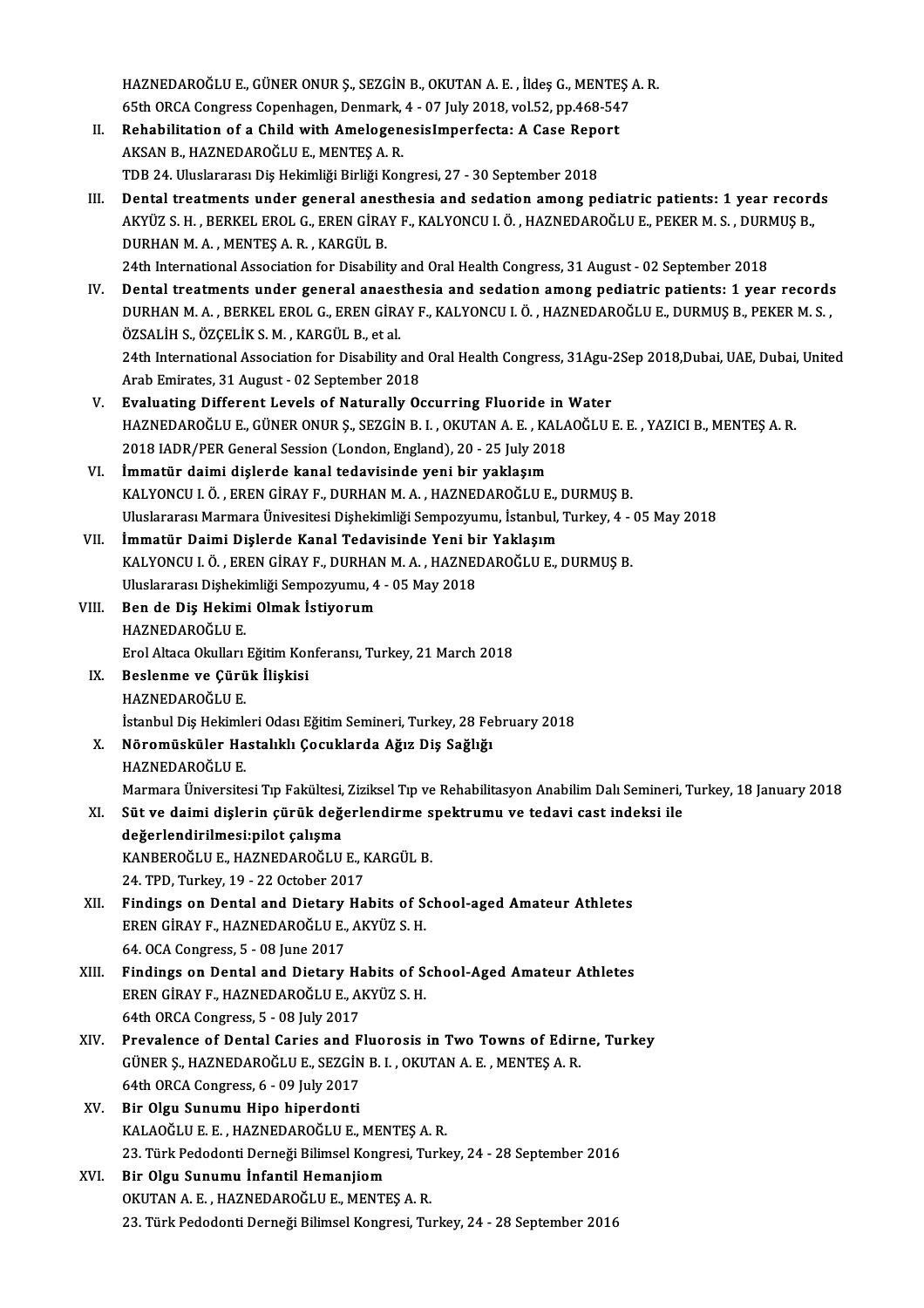| XVII.   | Five Year Survival of One Time Application of Glass Ionomer Sealants versus Resin Sealants A                       |
|---------|--------------------------------------------------------------------------------------------------------------------|
|         | <b>Randomized Controlled Trial</b>                                                                                 |
|         | HAZNEDAROĞLU E., GÜNER Ş., DUMAN C., MENTEŞ A.R.                                                                   |
|         | ORCA Congress, 6 - 09 July 2016, vol.50, pp.180-270                                                                |
| XVIII.  | A new born baby with double natal teeth                                                                            |
|         | KALAOĞLU E. E., HAZNEDAROĞLU E., MENTEŞ A. R.                                                                      |
|         | 13th EAPD Congress, 2 - 05 June 2016                                                                               |
| XIX.    | Intrinsic green staining resulting from neonatal hepatitis and hyperbilirubinemia                                  |
|         | MUNGAN N. C., HAZNEDAROĞLU E., MENTEŞ A. R.                                                                        |
|         | 13th EAPD Congress, 2 - 05 June 2016                                                                               |
| XX.     | Başlangıç mine çürükleri üzerine rezin infiltrasyon tekniğinin ve fluor uygulamasının etkinliğinin                 |
|         | değerlendirilmesi 6 aylık takip                                                                                    |
|         | EREN GİRAY F., DURHAN M. A., HAZNEDAROĞLU E., DURMUŞ B., TANBOĞA Ş. İ.                                             |
|         | 22. Türk Pedodonti Derneği Kongresi, Cyprus (Kktc), 2 - 05 November 2015                                           |
| XXI.    | BAŞLANGIÇ MİNE ÇÜRÜKLERİ ÜZERİNE REZİN İNFİLTRASYON TEKNİĞİNİN VE FLUORİD                                          |
|         | UYGULAMASININ ETKİNLİĞİNİN DEĞERLENDİRİLMESİ 6 AYLIK TAKİP                                                         |
|         | EREN GİRAY F., DURHAN M. A., HAZNEDAROĞLU E., DURMUŞ B., TANBOĞA Ş. İ.                                             |
|         | Türk Pedodonti Derneği 22. Bilimsel Kongresi, Turkey, 2 - 05 November 2015                                         |
| XXII.   | Relationship between Food Preference Prop Sensitivity and Dental Caries Experience of Dental                       |
|         | <b>Students</b>                                                                                                    |
|         | HAZNEDAROĞLU E., Altundağ A., KALYONCU I. Ö., AY N. P., MENTEŞ A. R.                                               |
|         | 62nd ORCA Congress, 1 - 04 July 2015                                                                               |
| XXIII.  | A survey of teething beliefs among public employed pediatricians                                                   |
|         | HAZNEDAROĞLU E., MENTEŞ A.R.                                                                                       |
|         | Irish Society of Dentistry for Children, Annual Scientific Meeting, 14 May 2015                                    |
| XXIV    | Multidisciplinary Approach in Contemporary Dentistry                                                               |
|         | HAZNEDAROĞLU E.                                                                                                    |
|         | Preventive and Minimally Invasive Treatment for Children. Dental International Conference, 30 November 2014        |
| XXV.    | Rezin infiltrasyon tekniğinin anterior başlangıç mine çürükleri üzerindeki etkinliğinin                            |
|         | değerlendirilmesi 12 aylık takip                                                                                   |
|         | EREN GİRAY F., DURHAN M. A., HAZNEDAROĞLU E., DURMUŞ B., TANBOĞA Ş. İ.                                             |
|         | 8th International Congress of Mediterranean Societies of Pediatric Dentistry & 21st Congress of Turkish Society of |
|         | Pediatric Dentistry, Turkey, 13 - 15 November 2014, pp.168                                                         |
| XXVI.   | Traumatic injuries due to natal teeth report of three cases                                                        |
|         | HAZNEDAROĞLU E., MENTEŞ A. R., DUMAN C.                                                                            |
|         | 18th World Congress on Dental Traumatology, 19 - 21 July 2014, pp.193-194                                          |
| XXVII.  | Association of Sweet Taste Genotypes with Dental Caries Experience in School Children                              |
|         | HAZNEDAROĞLU E., KOLDEMİR GÜNDÜZ M., BAKIR N., BOZKUŞ H. M., ÇAĞATAY P., SÜSLEYİCİ DUMAN B., MENTEŞ                |
|         | A.R.                                                                                                               |
|         | 61th ORCA Congress, 2 - 05 July 2014                                                                               |
| XXVIII. | Investigation of Association with TAS1R3 Gene rs307355 Polymorphism and Sweet Taste Perception                     |
|         | in School Children                                                                                                 |
|         | BAKIR N., HAZNEDAROĞLU E., KOLDEMİR GÜNDÜZ M., ÇAĞATAY P., MENTEŞ A. R., SÜSLEYİCİ DUMAN B.                        |
|         | II. Uluslararası Moleküler Biyoloji Derneği Kongresi, 22 - 23 November 2013                                        |
| XXIX.   | Analyzing the Relationship of TAS1R2 Gene rs9701796 Genotypes with Sweet Taste Perception in                       |
|         | <b>School Children</b>                                                                                             |
|         | BOZKUŞ H. M., HAZNEDAROĞLU E., BAKIR N., KOLDEMİR GÜNDÜZ M., ÇAĞATAY P., MENTEŞ A. R., SÜSLEYİCİ                   |
|         | <b>DUMAN B.</b>                                                                                                    |
|         | II. Uluslararası Moleküler Biyoloji Derneği Kongresi, 22 - 23 November 2013                                        |
| XXX.    | Polymicrotrauma                                                                                                    |
|         | HAZNEDAROĞLU E., VAROL F., MENTEŞ A. R.                                                                            |
|         |                                                                                                                    |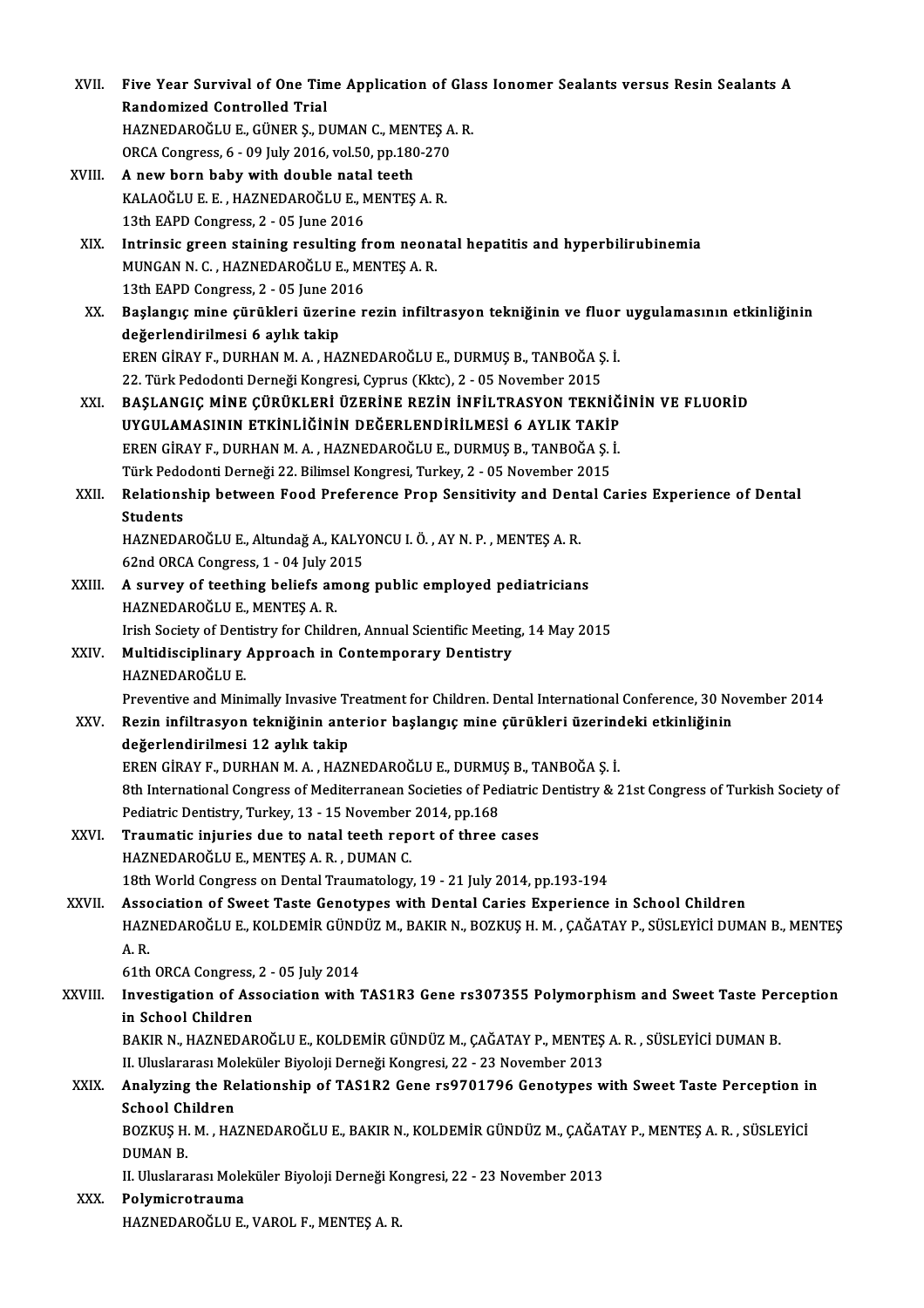|              | FDI 101st Congress, 28 - 30 August 2013                                                                       |
|--------------|---------------------------------------------------------------------------------------------------------------|
| XXXI.        | Preference of a new colored compomer material in children                                                     |
|              | HAZNEDAROĞLU E., VAROL F., KARACA S., MENTEŞ A. R.                                                            |
|              | FDI 101st Congress, 28 - 30 August 2013                                                                       |
| XXXII.       | A randomized controlled trial of caries prevention effect of a glass ionomer sealant versus a resin           |
|              | sealant                                                                                                       |
|              | HAZNEDAROĞLU E., GÜNER Ş., MENTEŞ A. R.                                                                       |
|              | 60th Congress of the European Organization for Caries Research, 3 - 06 July 2013                              |
| XXXIII.      | The Use Of Glass Ionomer Surface Protection Material GC Fuji VII on Permanent Teeth of Special                |
|              | <b>Olympics Athletes</b>                                                                                      |
|              | TANBOĞA Ş. İ., MENTEŞ A. R., EREN GİRAY F., KALYONCU I. Ö., HAZNEDAROĞLU E., ALTINOK DURMUŞ B.                |
|              | 18th Congress of the International Association for Disability and Oral Health, GOTEBORG, Sweden, 23 - 26 June |
|              | 2006, vol 1, pp 1-4                                                                                           |
| <b>XXXIV</b> | Preventive and Minimally Invasive Treatment for Children                                                      |
|              | HAZNEDAROĞLU E.                                                                                               |
|              | 21th Annual Interdental Congress, Bratislava, Slovakya, 16 - 18 May 2013                                      |
| XXXV.        | Pit Fissure Sealants in Preventive Dentistry                                                                  |
|              | HAZNEDAROĞLU E                                                                                                |
|              | Dental Association of Federation of Bosnia and Herzegovina, 6th International Symposium in General Dentistry, |
|              | Konjic, Bosna Hersek, 29 - 31 March 2013                                                                      |
| XXXVI.       | Koruyucu Diş Hekimliği nde Flor Uygulamaları                                                                  |
|              | HAZNEDAROĞLU E.                                                                                               |
|              | İstanbul Diş Hekimleri Odası Eğitim Semineri, Turkey, 30 March 2013                                           |
| XXXVII.      | Randomize Kontrollü Olarak Cam İyonomer Esaslı Fissür Örtücü ile Konvansiyonel Rezin Esaslı                   |
|              | Fissür Örtücünün Retansiyon ve Fluor Salımının 6 Aylık Sonuçları                                              |
|              | HAZNEDAROĞLU E., GÜNER Ş., MENTEŞ A. R., ÇAĞATAY P., TANBOĞA Ş. İ.                                            |
|              | 19. Türk Pedodonti Derneği 19. Bilimsel Kongresi, Turkey, 4 - 07 October 2012                                 |
| XXXVIII.     | Glass Ionomer Sealants and Different Surface Preparation Techniques<br><b>HAZNEDAROĞLU E</b>                  |
|              | 8th International Dental Congress, Erivan, Ermenistan, 1 - 06 October 2012                                    |
| <b>XXXIX</b> | The Role of Pit Fissure Sealants in Preventive Dentistry                                                      |
|              | HAZNEDAROĞLU E                                                                                                |
|              | 12th Scientific Congress of Bulgarian Dental Association (BgDA), Burgaz, Bulgaristan, 14 - 16 June 2012       |
| XL.          | Evaluation of Dental Fluorosis In Rats Exposed to Different Chronic Fluoride Doses                            |
|              | GÜNER Ş., VAROL F., HAZNEDAROĞLU E., MENTEŞ A. R.                                                             |
|              | 11th Congress of EAPD, 24 - 27 May 2012                                                                       |
| XLI.         | Koruyucu Diş Hekimliği Uygulamalarında Fissür Örtücülerin Yeri İstanbul Diş Hekimleri Odası Eğitim            |
|              | Semineri                                                                                                      |
|              | HAZNEDAROĞLU E.                                                                                               |
|              | İstanbul Diş Hekimleri Odası Eğitim Semineri, Turkey, 16 January 2012                                         |
| XLII.        | Assessment of Dental Anxiety Among First Year Dental Students                                                 |
|              | HAZNEDAROĞLU E., GÜNER Ş., MENTEŞ A. R.                                                                       |
|              | TDB 18. Uluslararası Dişhekimliği Kongresi, 26 - 28 May 2011                                                  |
| XLIII.       | In Vitro Microhardness Evaluation of GIC Sealant Application After Different Enamel Treatment                 |
|              | Procedures                                                                                                    |
|              | HAZNEDAROĞLU E., MENTEŞ A.R.                                                                                  |
|              | 5th Congress of the International Society for Oral Laser Applications, 22 - 25 October 2009                   |
| XLIV.        | Effects of Fissure Preparation Techniques on Enamel Sealant Interface In Vitro                                |
|              | HAZNEDAROĞLU E., MENTEŞ A.R.                                                                                  |
|              | 2nd Congress of World Federation for Laser Dentistry European Division, 10 - 14 May 2009                      |
| XLV.         | SEM Evaluation of GIC Sealants on Carious and Non Carious Enamel                                              |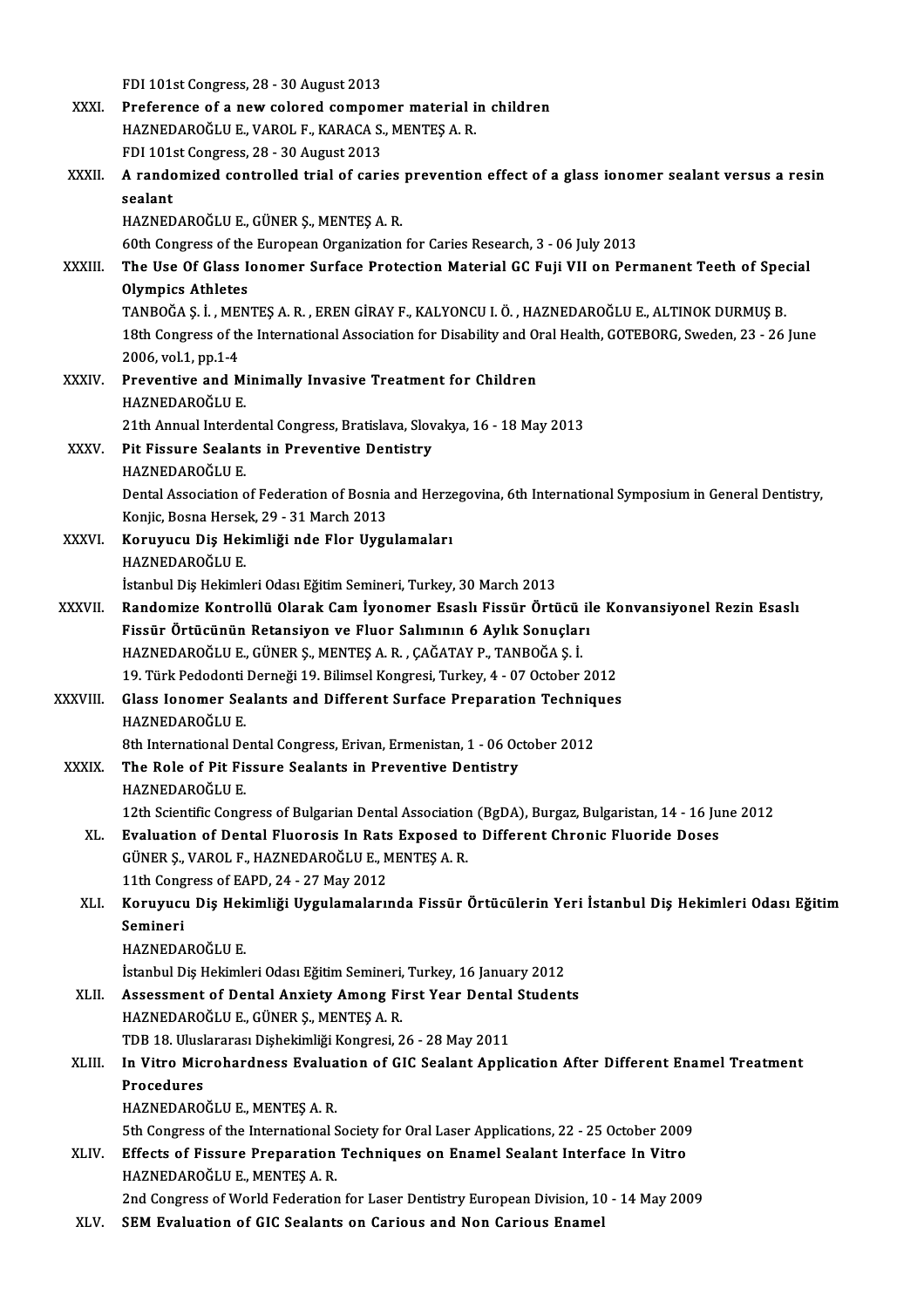HAZNEDAROĞLUE.,MENTEŞA.R. ,ARBAKS. HAZNEDAROĞLU E., MENTEŞ A. R. , ARBAK S.<br>4th annual PEF IADR Congress, 10 - 12 September 2008<br>In vitre Hardness of Carious Enamel After Plasing HAZNEDAROĞLU E., MENTEŞ A. R. , ARBAK S.<br>4th annual PEF IADR Congress, 10 - 12 September 2008<br>XLVI. In vitro Hardness of Carious Enamel After Placing Two Different GIC Fissure Sealant Materials<br>MENTES A. R. HAZNEDAROĞLU E 4th annual PEF IADR Congress, 10<br>In vitro Hardness of Carious En<br>MENTES A. R. , HAZNEDAROĞLU E.<br>EEth OPCA CONCRESS 25 - 28 kung In vitro Hardness of Carious Enamel<br>MENTEȘ A. R. , HAZNEDAROĞLU E.<br>55th ORCA CONGRESS, 25 - 28 June 2008<br>SEM Evaluation of CIC Soalant Annlic MENTEȘ A. R. , HAZNEDAROĞLU E.<br>55th ORCA CONGRESS, 25 - 28 June 2008<br>XLVII. SEM Evaluation of GIC Sealant Application After Different Enamel Treatment Procedures<br>MENTES A B. HAZNEDAROĞLU E 55th ORCA CONGRESS, 25 - 28 June 2008<br>SEM Evaluation of GIC Sealant Application After Different Enamel Treatment<br>MENTEŞ A. R. , HAZNEDAROĞLU E.<br>9th Congress of the European Academy of Paediatric Dentistry, 29 May - 01 June SEM Evaluation of GIC Sealant Application After Different Enamel Treatment<br>MENTES A. R. , HAZNEDAROĞLU E.<br>9th Congress of the European Academy of Paediatric Dentistry, 29 May - 01 June 2008<br>In vitre bardness of enamel afte MENTEȘ A. R. , HAZNEDAROĞLU E.<br>9th Congress of the European Academy of Paediatric Dentistry, 29 May - 01 June 2008<br>XLVIII. In vitro hardness of enamel after two different GIC fissure sealant materials<br>MENTES A B. HAZNEDARO 9th Congress of the European Acad<br>In vitro hardness of enamel aft<br>MENTES A. R. , HAZNEDAROĞLU E.<br>54th OBCA CONCRESS 4 - 07 July 2 In vitro hardness of enamel after tv<br>MENTEŞ A. R. , HAZNEDAROĞLU E.<br>54th ORCA CONGRESS, 4 - 07 July 2007<br>Misrobardness and SEM Evaluation MENTEŞ A. R., HAZNEDAROĞLU E.<br>54th ORCA CONGRESS, 4 - 07 July 2007<br>XLIX. Microhardness and SEM Evaluation of Er Cr YSGG Treated Enamel Following Fuji VII Sealant<br>Application 54th ORCA CONGRESS, 4 - 07 July 2007 MENTEŞA.R. ,HAZNEDAROĞLUE. Application<br>MENTEȘ A. R. , HAZNEDAROĞLU E.<br>4thh Congress of the International Society for Oral Laser Applications, 16 - 19 May 2007<br>Bir Olsu Nodeniyle ter Haar Sandromu. L. Bir Olgu Nedeniyle ter Haar Sendromu 4thh Congress of the International S<br>Bir Olgu Nedeniyle ter Haar Ser<br>TANBOĞA Ş. İ. , HAZNEDAROĞLU E.<br>Türk Pededenti Derneği 14 Huyal I Türk Pedodonti Derneği 14. Ulusal Kongresi, Turkey, 11 - 15 May 2005 TANBOĞA Ș. İ. , HAZNEDAROĞLU E.<br>Türk Pedodonti Derneği 14. Ulusal Kongresi, Turkey, 11 - 15 May 2005<br>LI. The microleakage under GC Fuji VII after different enamel treatment procedures<br>HAZNEDAROĞLU E. MENTES A. P. HAZNEDAROĞLU E., MENTEŞ A. R.<br>7. Congress of the European Academy of Pediatric Dentistry, 10 - 13 June 2004 The microleakage under GC Fuji VII after different enamel treatment p<br>HAZNEDAROĞLU E., MENTEŞ A. R.<br>7. Congress of the European Academy of Pediatric Dentistry, 10 - 13 June 2004<br>Enerii ve sper isesekleri Dental eregyen ile LII. Enerji ve spor içecekleri Dental erozyon ile ilişkisi AKYÜZ S.H., GARAN A., HAZNEDAROĞLU E., EREN GİRAY F. Enerji ve spor içecekleri Dental erozyon ile ilişkisi<br>AKYÜZ S. H. , GARAN A., HAZNEDAROĞLU E., EREN GİRAY F.<br>Türk Pedodonti Derneği 7. Ulusal Kongresi, Turkey, 28 - 30 May 2004<br>Enerii ve spor isesekleri: dishekimliği asısı LIII. Enerji ve spor içecekleri: dişhekimliği açısından önemi<br>AKYÜZ S. H., GARAN A., HAZNEDAROĞLU E., EREN GİRAY F. Türk Pedodonti Derneği 7. Ulusal Kongresi, Turkey, 28 - 30 M<br>Enerji ve spor içecekleri: dişhekimliği açısından önen<br>AKYÜZ S. H. , GARAN A., HAZNEDAROĞLU E., EREN GİRAY F.<br>Türk Pededenti Derneği V. Ulusal Sannegrumu, Konya Türk Pedodonti Derneği V. Ulusal Sempozyumu, Konya, Turkey, 28 - 29 May 2004 LIV. Preventing dental caries in Turkish schoolchildren Every tooth is all right Türk Pedodonti Derneği V. Ulusal Sempozyumu, Konya, Turkey, 28 - 29 May 2004<br><mark>Preventing dental caries in Turkish schoolchildren Every tooth is all right</mark><br>TANBOĞA Ş. İ. , KARGÜL B., ÇAĞLAR E., KUŞÇU Ö. Ö. , PEKER M. S. , K Pre<mark>venting dental</mark><br>TANBOĞA Ş. İ. , KAR<br>HAZNEDAROĞLU E.<br>19th International A TANBOĞA Ş. İ. , KARGÜL B., ÇAĞLAR E., KUŞÇU Ö. Ö. , PEKER M. S. , KARATABAN P., KA<br>HAZNEDAROĞLU E.<br>19th International Association of Pediatric Dentistry Congress, 15 - 18 October 2003<br>Zibineel engelli eesuklarda disbekimli HAZNEDAROĞLU E.<br>19th International Association of Pediatric Dentistry Congress, 15 - 18 October 200<br>LV. Zihinsel engelli çocuklarda dişhekimliği hizmetleri ve tedavi edilebilirlik<br>SARAH E. ÖZEN A. COĞULU D. TOTU İ. HAZNEDA 19th International Association of Pediatric Dentistry Congre<br>Zihinsel engelli çocuklarda dişhekimliği hizmetleri ve<br>SABAH E., ÖZEN A., ÇOĞULU D., TOTU İ., HAZNEDAROĞLU E.<br>Ess Üniversitesi Diş Hekimliği Fekültesi, Fekülte i SABAH E., ÖZEN A., ÇOĞULU D., TOTU İ., HAZNEDAROĞLU E.<br>Ege Üniversitesi Diş Hekimliği Fakültesi, Fakülte içi II. Sempoyum, Turkey, 12 - 13 April 2002

### Activities in Scientific Journals

BAOJ Dentistry, Committee Member, 2018 - Continues Dentistry: Advanced Research, Committee Member, 2017 - Continues

### Memberships / Tasks in Scientific Organizations

ORCA-Organisation for Caries Research, Principal Member, 2014 - Continues Engeliler Ağız ve Diş Sağlığı Derneği, Member, 2013 - Continues<br>Engelliler Ağız ve Diş Sağlığı Derneği, Member, 2013 - Continues<br>Türk Bododonti Derneği, Prinsinal Member, 2013 - Continues ORCA-Organisation for Caries Research, Principal Member, 20<br>Engelliler Ağız ve Diş Sağlığı Derneği, Member, 2013 - Continu<br>Türk Pedodonti Derneği, Principal Member, 2013 - Continues<br>International Association for Dantal Bes Türk Pedodonti Derneği, Principal Member, 2013 - Continues<br>International Association for Dental Research, Principal Member, 2008 - Continues Türk Pedodonti Derneği, Principal Member, 2013 - Continues<br>International Association for Dental Research, Principal Member, 2008 - Continues<br>Society for Oral International Society for Oral Laser Applications - SOLA, Member International Association for Dental Research, Principal Member, 2008 - Continues<br>Society for Oral International Society for Oral Laser Applications - SOLA, Member, 20<br>Turkish Society for Oral Laser Applications (TURSOLA) Turkish Society for Oral Laser Applications (TURSOLA), Member, 2007 - Continues İstanbul Diş Hekimleri Odası, Principal Member, 2005 - Continues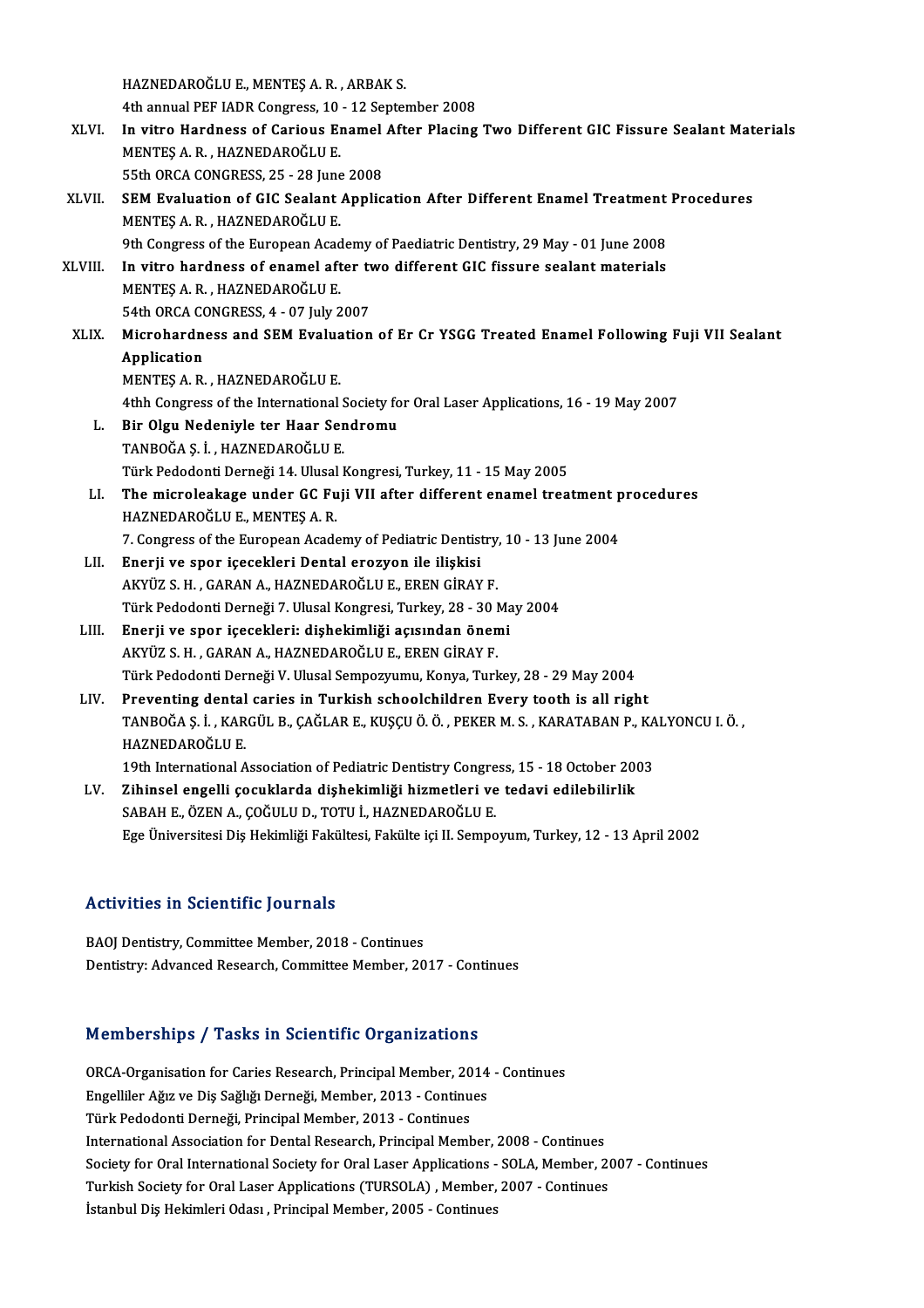European Academy of Paediatric Dentistry, Member, 2004 - Continues Ege Ağız Diş Sağlığı ve Diş Hekimleri Derneği , Member, 2001 - Continues

#### **Scientific Refereeing**

Scientific Refereeing<br>Journal of Dentistry, Oral Disorders & Therapy, Other Indexed Journal, January 2019<br>CARIES RESEARCH SCLIQUERAL October 2019 CARIES RESEARCH, Oral Disorders & Therapy<br>Journal of Dentistry, Oral Disorders & Therapy<br>CARIES RESEARCH, SCI Journal, October 2018<br>CARIES RESEARCH, SCI Journal, July 2019 Journal of Dentistry, Oral Disorders & The<br>CARIES RESEARCH, SCI Journal, October 20<br>CARIES RESEARCH, SCI Journal, July 2018<br>CARIES RESEARCH, SCI Journal, March 201 CARIES RESEARCH, SCI Journal, October 2018<br>CARIES RESEARCH, SCI Journal, July 2018<br>CARIES RESEARCH, SCI Journal, March 2018 CARIES RESEARCH, SCI Journal, July 2018<br>CARIES RESEARCH, SCI Journal, March 2018<br>The Open Dentistry Journal-TODENTJ, Other Indexed Journal, October 2017<br>MOLECULAR RIOLOCY REPORTS, SCI Journal June 2017 CARIES RESEARCH, SCI Journal, March 2018<br>The Open Dentistry Journal- TODENTJ, Other Indexed Jou<br>MOLECULAR BIOLOGY REPORTS, SCI Journal, June 2017<br>MOLECULAR BIOLOGY REPORTS, SCI Journal, Desember The Open Dentistry Journal- TODENTJ, Other Indexed Journal, (<br>MOLECULAR BIOLOGY REPORTS, SCI Journal, June 2017<br>MOLECULAR BIOLOGY REPORTS, SCI Journal, December 2016 MOLECULAR BIOLOGY REPORTS, SCI Journal, December 2016<br>Mobility Activity

Erasmus Programme, Staff Mobility, ACTA, Netherlands, 2015 - 2015

#### **Edit Congress and Symposium Activities**

65th ORCA Congress, Working Group, Kobenhavn, Denmark, 2018 96th ORCA Congress, Working Group, Kobenhavn, Denmark, 2018<br>96th IADR/PER Conference, Working Group, London, United Kingdom, 2018<br>22. Tijul: Pededenti Derneği Bilimsel Kongresi, Werking Croup, İsmir Turkey 23. Türk Pedodonti Derneği Bilimsel Kongresi, Working Group, İzmir, Turkey, 2016<br>63th ORCA Congress, Working Group, Athens, Greece, 2016 96th IADR/PER Conference, Working Group, London, United<br>23. Türk Pedodonti Derneği Bilimsel Kongresi, Working Grou<br>63th ORCA Congress, Working Group, Athens, Greece, 2016<br>Türk Pedodonti Derneği 22. Bilimsel Kongresi, Worki 23. Türk Pedodonti Derneği Bilimsel Kongresi, Working Group, İzmir, Turkey, 2016<br>63th ORCA Congress, Working Group, Athens, Greece, 2016<br>Türk Pedodonti Derneği 22. Bilimsel Kongresi, Working Group, Lefkoşa, Cyprus (Kktc), 63th ORCA Congress, Working Group, Athens, Greece, 2016<br>Türk Pedodonti Derneği 22. Bilimsel Kongresi, Working Group,<br>62nd ORCA Congress, Working Group, Brussels, Belgium, 2015<br>Irish Sociaty of Dontistry for Children, Annua Türk Pedodonti Derneği 22. Bilimsel Kongresi, Working Group, Lefkoşa, Cyprus (Kktc), 2015<br>62nd ORCA Congress, Working Group, Brussels, Belgium, 2015<br>Irish Society of Dentistry for Children, Annual Scientific Meeting, Worki 62nd ORCA Congress, Working Group, Brussels, Belgium, 2015<br>Irish Society of Dentistry for Children, Annual Scientific Meeting, Working Group, Dublin, Irelan<br>Dental International Conference, Working Group, Skopje, Macedonia Irish Society of Dentistry for Children, Annual Scientific Meeting, Working Group, Dublin, Ireland<br>Dental International Conference, Working Group, Skopje, Macedonia, 2014<br>21st Congress of Turkish Society of Pediatric Denti Dental International Conference, Working Group, Skopje, Macedonia, 2014<br>21st Congress of Turkish Society of Pediatric Dentistry, Working Group, İstanbul, Turke<br>18th World Congress on Dental Traumatology, Working Group, İst 8th International Congress of Mediterranean Societies of Pediatric Dentistry, Working Group, İstanbul, Turkey, 2014<br>61th ORCA Congress, Working Group, Gera, Germany, 2014 18th World Congress on Dental Traumatology, Working Gro<br>8th International Congress of Mediterranean Societies of Peo<br>61th ORCA Congress, Working Group, Gera, Germany, 2014<br>Türk Bododonti Derneği 20, Bilimsel Kongresi, Work 8th International Congress of Mediterranean Societies of Pediatric Dentistry, Working<br>61th ORCA Congress, Working Group, Gera, Germany, 2014<br>Türk Pedodonti Derneği 20. Bilimsel Kongresi, Working Group, Kayseri, Turkey, 201 61th ORCA Congress, Working Group, Gera, Germany, 2014<br>Türk Pedodonti Derneği 20. Bilimsel Kongresi, Working Grou<br>FDI 101st Congress, Working Group, İstanbul, Turkey, 2013<br>21th Annual Interdental Congress, Working Croup, P Türk Pedodonti Derneği 20. Bilimsel Kongresi, Working Group, Kayseri, Turke<br>FDI 101st Congress, Working Group, İstanbul, Turkey, 2013<br>21th Annual Interdental Congress, Working Group, Bratislava, Slovakia, 2013<br>6th Internat FDI 101st Congress, Working Group, İstanbul, Turkey, 2013<br>21th Annual Interdental Congress, Working Group, Bratislava, Slovakia, 2013<br>6th International Symposium in General Dentistry, Working Group, Konjic, Bosnia And Herz 21th Annual Interdental Congress, Working Group, Bratislava, Slovakia, 2013<br>6th International Symposium in General Dentistry, Working Group, Konjic, Bosnia And<br>Türk Pedodonti Derneği 19. Bilimsel Kongresi, Working Group, A 6th International Symposium in General Dentistry, Working Group, Konjic, Bo<br>Türk Pedodonti Derneği 19. Bilimsel Kongresi, Working Group, Antalya, Turk<br>8th International Dental Congress , Working Group, Yerevan, Armenia, 20 Türk Pedodonti Derneği 19. Bilimsel Kongresi, Working Group, Antalya, Turkey, 2012<br>8th International Dental Congress , Working Group, Yerevan, Armenia, 2012<br>12th Scientific Congress of Bulgarian Dental Association , Workin 8th International Dental Congress , Working Group, Yerevan, Armenia, 2012<br>12th Scientific Congress of Bulgarian Dental Association , Working Group, Burgas, Bu<br>TDB 18. Uluslararası Diş Hekimliği Kongresi, Working Group, İst TDB 18. Uluslararası Diş Hekimliği Kongresi, Working Group, İstanbul, Turkey, 2011<br>5th Congress of the International Society for Oral Laser Applications, Working Group, Vienna, Austria, 2009 TDB 18. Uluslararası Diş Hekimliği Kongresi, Working Group, İstanbul, Turkey, 20<br>5th Congress of the International Society for Oral Laser Applications, Working Gi<br>4th annual PEF IADR Congress, Working Group, London, United 5th Congress of the International Societ<br>4th annual PEF IADR Congress, Workin<br>Working Group, Antalya, Turkey, 2005<br>Kay Educators Conforonse, Working Cr 4th annual PEF IADR Congress, Working Group, London, United Kingdom, 2008<br>Working Group, Antalya, Turkey, 2005<br>Key Educators Conference, Working Group, Utah, United States Of America, 2005<br>7th Congress of the European Ased Working Group, Antalya, Turkey, 2005<br>Key Educators Conference, Working Group, Utah, United States Of America, 2005<br>7th Congress of the European Academy of Pediatric Dentistry, Working Group, Barcelona, Spain, 2004<br>Working Key Educators Conference, Working<br>7th Congress of the European Acade:<br>Working Group, İzmir, Turkey, 2002 Working Group, İzmir, Turkey, 2002<br>Citations